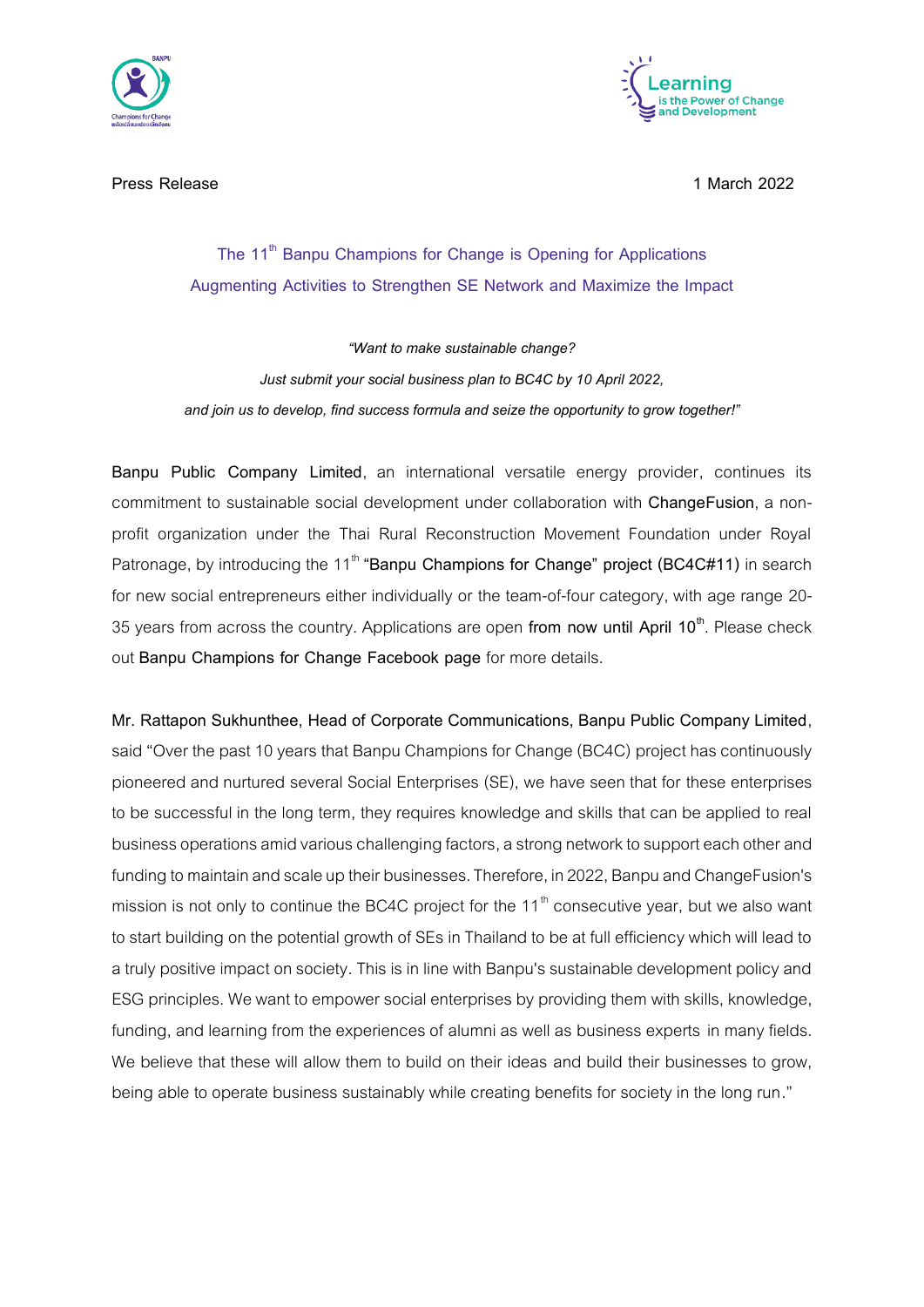



Banpu is ready to implement the BC4C#11 project in a hybrid form that integrates online communication technology in various activities, especially group activities to reduce the risk of infection during this pandemic. In addition to providing funding for starting a business, the project also focuses on cultivating and promoting entrepreneurial business concepts, developing business skills, building and assessing social impact and applying the knowledge gained from the project. Participants will be given mentorships and opportunities to participate in SE networking activities by social enterprises of BC4C from the past 10 years that are gathered together tightly and strongly. They are ready to come back and pass on knowledge and experience and help the new entrepreneurs to find ways to develop and grow their business together. Furthermore, to present a learning channel on business operations to wider audiences, the project also demonstrates SE School website as an online learning platform and an archive of knowledge for social enterprises to allow new generations who are interested in joining the project and the general public to learn and understand the process of social enterprise operations. This is another intention of the project to create aknowledge archive and an ecosystem that facilitates the growth of social enterprises and, in the end, create a quality society for all Thais.

The BC4C#11 project will select 40 teams of applicants in the first round to be interviewed with a panel of experts. 15 teams will be selected in the second round to participate in a workshop for business model concept development and skill development in business plan presentation before entering to the  $3^{rd}$  round of selection through a business plan proposal. 7 teams that are qualified in this round will each receive a funding of THB 80,000 to start business development and test the market. 3 teams that stand out in doing business while also creating best social impact will be selected to receive a funding to support their long-term business for THB 250,000 per team. A total funding throughout the project is worth more than THB 1.3 million.